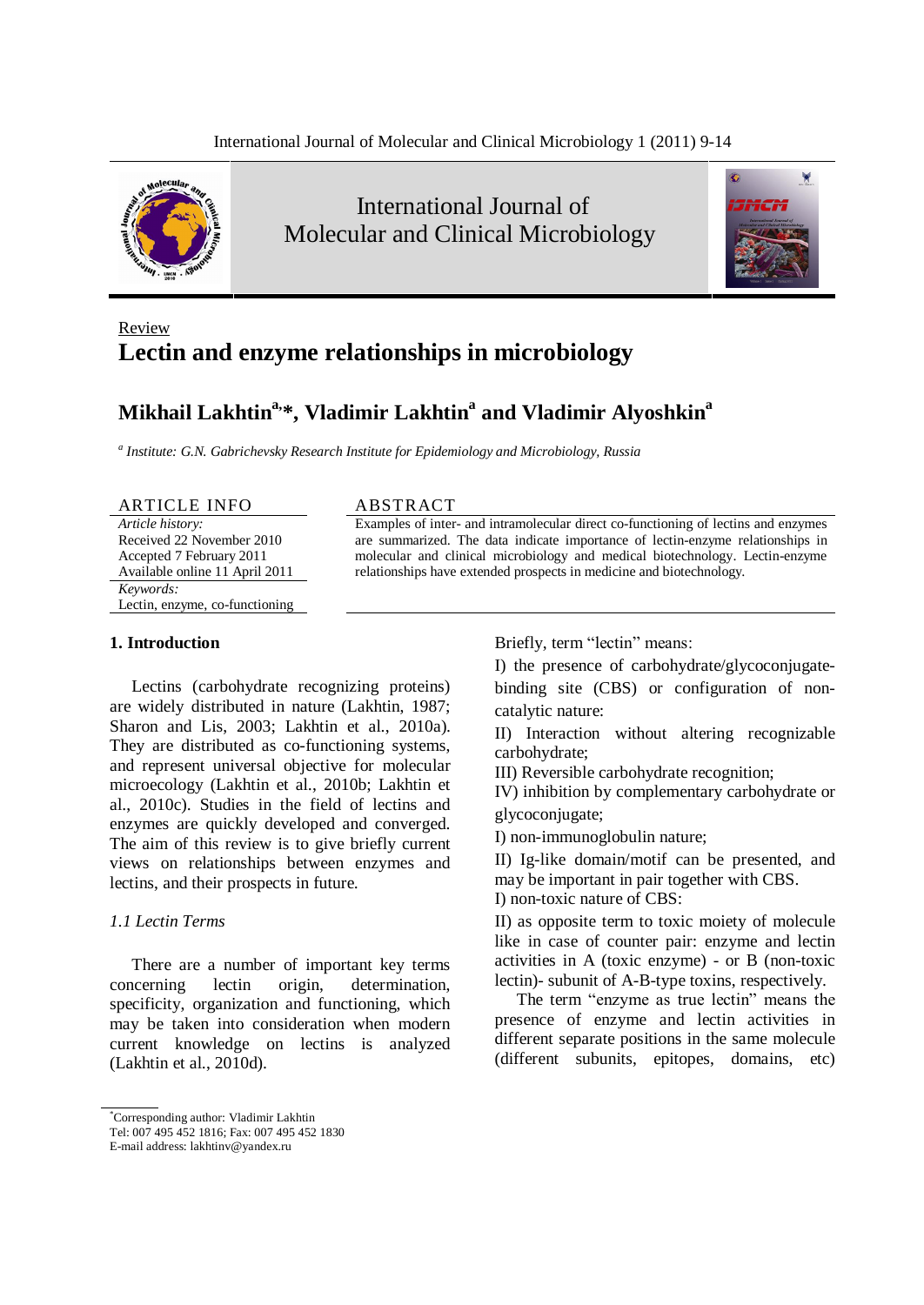10 *M. Lakhtin et al./* International Journal of Molecular and Clinical Microbiology 1 (2011) 9-14

(see Table 2). Historically, examples of lectin enzyme relationships were described and accumulated preferentially as intermolecular followed by intramolecular type.

## *1.2. Intermolecular Lectin-Enzyme Relationships*

In the Table 1 the data on successful testing glycoprotein origin of about 500 enzymes (and their protein modulators) from all classes are presented. As a result of lectin-enzyme interaction, modulation, stabilization, and space orientation of enzymes are reached (Lakhtin et al., 2010c).

These data demonstrate high potential for  $intermolecular$  enzyme – lectin relationships (lectin-directed enzyme stereo fixation, stabilization, assembling, modulation, etc.).

# *1.3. Intramolecular Lectin-Enzyme Relationships*

Molecular organization of lectins often includes receptor part/fragment/domain/motif of molecule (glycoconjugate binding) in combination with enzyme moiety of the same molecule (Lakhtin, 1994). Up today, the progress in the field of intramolecular lectin-enzyme natural relationships is impressive. Some examples are presented in Table 2.

At present it is clear that all main classified types of enzymes can be represented by true lectins.

It should be noted that the same carbohydrate recognition sites/motifs are often found in proteins including different classified enzymes. For example, Gal-binding domain-like is revealed not only in galactose oxidase but also in tyrosine protein kinase, Lactococcus X-Pro dipeptydyl peptidase, lysyl endopeptidase, and nicotine adenine dinucleotide glycohydrolase (EBI 2010 > Databases > InterPro.IPR008979). Besides, the same CBM type can be found among archea, eubacteria and fungi as well (Abbott et al., 2008).

Tables 1 and 2 show that lectin  $-$  enzyme relationships are universal ones in any organism. They are involved in any host-bacteria symbiotic or non-symbiotic processes, receptor recognition, cytoplasm-organelle metabolism, etc. For instance, lectins and enzymes are active co-partners in eukaryotic intracellular glycoprotein modification and degradation systems (Yoshida, 2007). Their co-functioning is of importance for any biological process in vitro and in vivo as well as for industrial biotechnology (Lakhtin et al., 2010c).

Aforementioned above data indicate importance of lectins and their intra- and interrelationships with enzymes in regulating metabolic nets in vivo and in vitro.

# *1.4. Probiotic Microbial Lectins*

Among lectin sources, probiotic microbes are of increased interest. Probiotic microbial strains of human origin are important perspective sources of bioactives and useful metabolites for drug forms (Aleshkin et al., 2008; Lakhtin et al., 2008). Among such metabolites, there is a variety of lectin  $$ enzyme potentially co-functioning systems involving in recognition type interactions between probiotic microbes and the host (Lakhtin et al., 2006b; Lakhtin et al., 2010c) (Table 2). The researchers are investigating lectins of probiotic bacteria species and strains (*Bifidobacterium adolescentis* MC-42, *B. bifidum* 1, *Lactobacillus acidophilus* NK1, K3III24, 100ash, and *L. plantarum* 8RA3) – key ingredients of probiotics and synbiotics in Russia (Shenderov, 2008). Isolated and standardized on their properties lectins of probiotic lactobacilli and bifidobacteria have revealed different useful synergistic properties (anti-pathogen, etc.) (Lakhtin et al., 2006a, Lakhtin et al., 2010a, Lakhtin et al., 2010b). It is clear now that probiotic multistrain lactobacillus consortium Acilact possesses three different lectin systems involving in different protection reactions by different mechanisms (Lakhtin et al., 2011).

It is waiting for extended panel of probiotic microorganism glycoconjugate-recognizing activities at the level of:

-truncated lectin molecules (in the presence of hydrolases of surrounding media when lectin activity is become unmasked, increased, or changed);

-lectin complexes and multimere assemblies when expression of new type of glycoconjugate recognition is possible (which is absent at the level of monomer ingredients);

-lectin-like molecular pool (bacteriocin-like substances which can be selectively and reversibly associated with glycoconjugates; etc).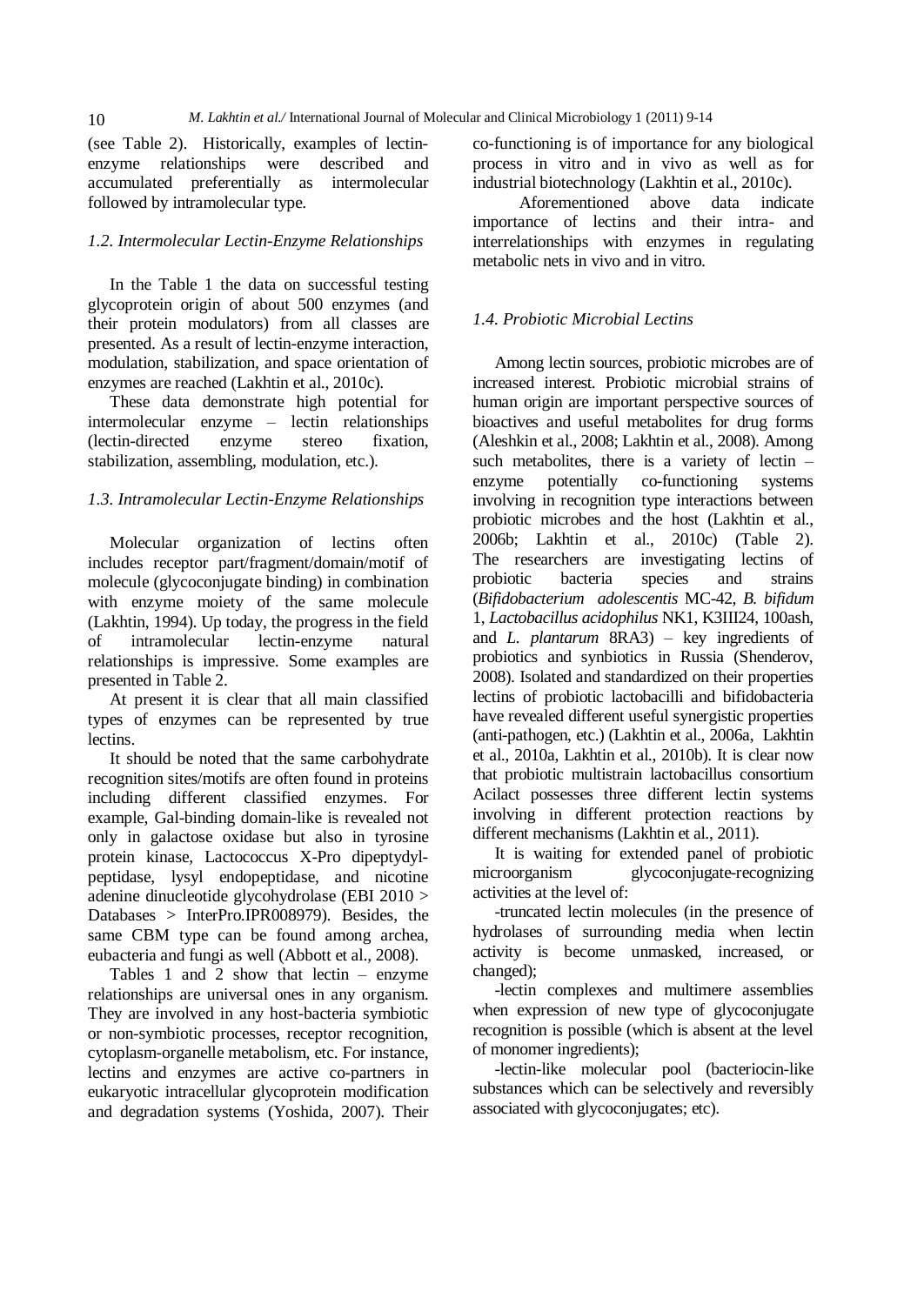#### **Table 1**

Typical selected examples on interactions between classified enzymes (also their protein modulators) from about 450 taxonomic sources and extended panel of carbohydrate sensitive agents (mainly commercial lectins) (Lakhtin M et al., 2010c).

| $EC^*$         | Enzymes             | Interaction with carbohydrate sensitive agents |  |
|----------------|---------------------|------------------------------------------------|--|
|                | Oxidoreductases     | 57                                             |  |
|                | Transferases        | 78                                             |  |
| 3.             | Hydrolases          | 330                                            |  |
| 3.1.           | Esterases           | 75                                             |  |
| 3.2.           | Glycosyl hydrolases | 68                                             |  |
| 3.4.           | Peptidyl hydrolases | 148                                            |  |
| $3.5. - 3.10.$ | Other hydrolases    | 39                                             |  |
| 4.             | Lyases              | 14                                             |  |
| 5.             | <b>Isomerases</b>   | 6                                              |  |
| 6.             | Ligases             |                                                |  |

\*EC according to International Enzyme Classification (Enzyme Nomenclature Recommendations 1992. Orlando: Acad. Press. 1992).

#### **Table 2**

Examples of bifunctional enzymes with intrinsic non-catalytic lectin properties

| <b>EC, Enzymes</b><br>(sources)                                                       | Carbohydrate-binding*<br>domains, motifs, etc.                                        | <b>References</b>                        |
|---------------------------------------------------------------------------------------|---------------------------------------------------------------------------------------|------------------------------------------|
| 1.1.3.9. Galactose oxidase (Fungi)                                                    | Galactose-binding motif                                                               | Ito et al., 1991                         |
| 2.4.1.-. UDP-GalNAc:Polypeptide $\alpha$ -N-<br>Acetyl-GalNAc-transferase-2 (human)   | lectin domain: 3 sites                                                                | Fritz et al., 2006                       |
| 2.4.2.30. ADP-ribosyltransferases<br>(Bacillus, Clostridium)                          | Domains in<br><b>B-subunit of A-B toxins</b>                                          | Barth et al., 2004                       |
| 2.7.-.-. Protein kinases<br>$(M.$ truncatula)                                         | lectin-like domains                                                                   | Navarro-Gochicoa et al., 2003            |
| 3.1.1.72. Cellulose acetate esterase<br>$(N. \text{ sicca SB})$                       | CBM <sub>2</sub>                                                                      | Moriyoshi et al., 2010                   |
| 3.1.1.6. Acetyl esterase<br>$(A.$ fumigatus $)$                                       | CBM1                                                                                  | Moriyoshi et al., 2010                   |
| $3.2.1.1. \alpha$ -Amylase<br>(L. amylovorus NRRL B-4540,                             | CBM <sub>26</sub>                                                                     | Guillen et al., 2007                     |
| L.plantarum, L. manihotiovorans)<br>3.2.1.3. Glucoamylase<br>(Rhizopus oryzae)        | CBM21: sites I, II                                                                    | Chou et al., 2006                        |
| 3.2.1.18. Large exo- $\alpha$ -sialidase                                              | CBM40+CBM32                                                                           | Boraston et al., 2007                    |
| (C. perfringens)<br>$3.2.1.51.1, 3-1, 4-\alpha$ -L-fucosidase<br>(B. bifidum JCM1254) | CBM32+FIVAR                                                                           | Ashida et al., 2009                      |
| 3.2.1.-. Lacto-N-biosidase<br>$(B. \textit{bifidum})$                                 | CBM32                                                                                 | Ashida et al., 2009                      |
| 3.2.1. -. Endo- $\alpha$ -N-acetylgalactosaminidase<br>(B. longum JCM 1217)           | CBM32                                                                                 | Ashida et al., 2009                      |
| 3.4.15/24.-. $\text{Zn}^{2+}$ -proteases<br>(Bacillus, Clostridium)                   | Domains in<br><b>B-subunit of A-B toxins</b>                                          | Barth et al., 2004                       |
| 3.5.1.-. Peptide:N-glycanase<br>(S. cerevisiae)                                       | Chitobiose-binding groove                                                             | Zhao et al., 2009                        |
| Peptide:N-glycanase (murine)<br>3.6.1.5. Apyrase<br>$(M.$ truncatula)                 | Mannose-binding module<br>(Chito) <sub>oligo</sub> -binding<br>non-hevein type domain | Zhao et al., 2009<br>Etzler et al., 1999 |
| 4.2.2.-.Chondroitin sulfate ABC lyase I<br>(P. <i>vulgaris</i> )                      | N-terminal domain                                                                     | Huang et al. 2003                        |
| 5.4.2.-. Phosphomannose isomerase<br>(S. chungbukensis DJ77)                          | Mannose-1-phosphate<br>binding conserved motif                                        | Tran et al., 2005                        |
| 6.1.-.-. E3 ubiquitin ligase (human)                                                  | C-terminal conserved motif                                                            | Yoshida, 2007                            |

\*Differences in occurrence of repeated combinations of domains, cooperation of sites or motifs of few aminoacids, specific combinations with another type neighbor domain, position in B-subunit. CBM: carbohydrate binding module.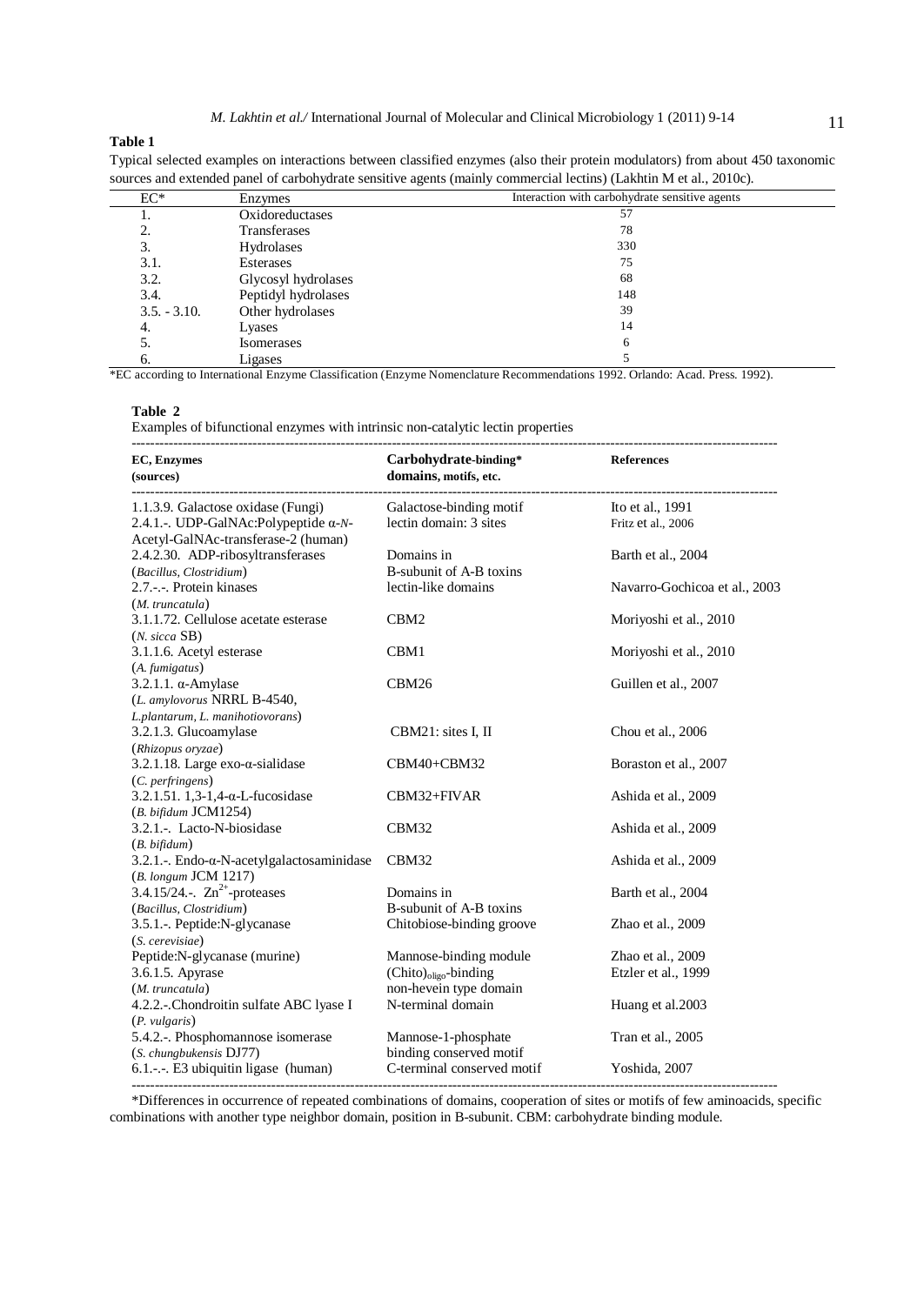Thus, probiotic bacterial lectins and related systems may serve as a power source of anti stress activities, cytokine-like and immunomodulating factors, anti-tumor and anti viral agents (Lakhtin et al., 2010a, Lakhtin et al., 2010b, Lakhtin et al., 2010c, Lakhtin et al., 2010d).

# *1.5 Prospects of Lectin-Enzyme Relationbships*

Aforementioned data indicate great importance and extended prospects of lectin enzyme relationbship studying and application in future. First of all, our knowledge on lectin enzyme relationbships will help to understand deeper mechanisms of natural processes of cell recognition and surviving under conditions of abnormal events and development of disease in organism. Indeed, many bacterial, fungal and animal lectins are the same in term of the presence of the same types of lectins (for example, C-, L-, R-, or CBM-type) (Lakhtin et al., 2010). Another example is similarity of bacterial and vertebrate F-type lectins (fucose binding) including *Streptococcus* proteins, pentraxin-1, etc (Drickamer, 2006). Such similarly functioning lectins may reveal similar ways of lectin-directed realization of key enzyme activities at the levels of organelle, cell, tissue, organ, or biotope in human organism. In case of lectin-regulated hydrolases it may be possible to control and influence the pool of signals of different types (stress, abnormal, cross-talking, quorum sensing, hierarchic between human and microbiota, etc.). The latter aspect is of especially importance because it takes into consideration the functioning of the so called "super system of lectins in human" (components of complement, blood clotting system, protein hormone  $-$  hormone receptor system, some of defensins and cytokines, etc) (Lakhtin et al., 2009).

Secondly, aforementioned knowledge on lectin-enzyme relationbships will allow development of value universal molecular and suptamolecular constructions in medical and bioengineering. For example, the presence of at least 60 families of CBM in natural glycoside hydrolases (Montanier et al., 2010) will create newly constructed CBM-containing enzymes of usefulness for probiotic, prebiotic, symbiotic and synbiotic system functioning in organism, organ, tissue and cellular models or artificial bioreactors of industrial significance. Another promise possibility may be perspective use of probiotic microbial lectins (Lakhtin et al., 2010‡, Lakhtin et al., 2010b). It seems, in normal healthy conditions probiotic bifidobacterial and *lactobacillus* lectins are involved in supporting healthy level of equilibration of the system host  $-$  microbiota. Prospects of the use of human probiotic bacterial lectins can be considered as strategic direction in probiotic therapy (Lakhtin et al., 2008).

#### **Conclusion**

At present, points of views with respect of  $lectin - enzyme relationshins are closed, similar$ and converged. These relationships are universal and can be applied to any aspect of hostmicrobiota relationships. The knowledge on lectinenzyme relationships opens new promised prospects in future in construction of new generation of bioactives and drugs, biomarkers and sensors for successful use in clinical microbiology and medical biotechnology.

#### **References**

- Abbott, D.W., Eirín-López, J.M., Boraston, A.B., 2008. Insight into Ligand Diversity and Novel Biological Roles for Family 32 Carbohydrate-Binding Modules, Mol. Biol. Evol. 25, 155-67.
- Aleshkin, V., Amerhanova, A., Pospelova, V., Afanasyev, S., Shenderov, B., 2008. History, present situation, and prospects of probiotic research conducted in the G.N. Gabrichevsky Institute for Epidemiology and Microbiology, Microb. Ecol. Health Dis. 20, 113-5.
- Ashida, H., Miyake, A., Kiyohara, M., Wada, J., Yoshida, E., Kumagai, H., Katayama, T., Yamamoto, K., 2009. *Bifidobacterium bifidum* are essential for the utilization of fucosylated milk oligosaccharides and glycoconjugates, Glycobiology. 19, 1010-7.
- Barth, H., Aktories, K., Popoff, M.R., Stiles, B.G., 2004. Binary bacterial toxins: biochemistry, biology, and applications of common *Clostridium* and *Bacillus* proteins, Microb. Mol. Biol. Rev. 68, 373-402.
- Boraston, A.B., Ficko-Blean, E., Healey, M., 2007. Carbohydrate recognition by a large sialidase toxin from *Clostridium perfringens*, Biochemistry. 46,11352- 60.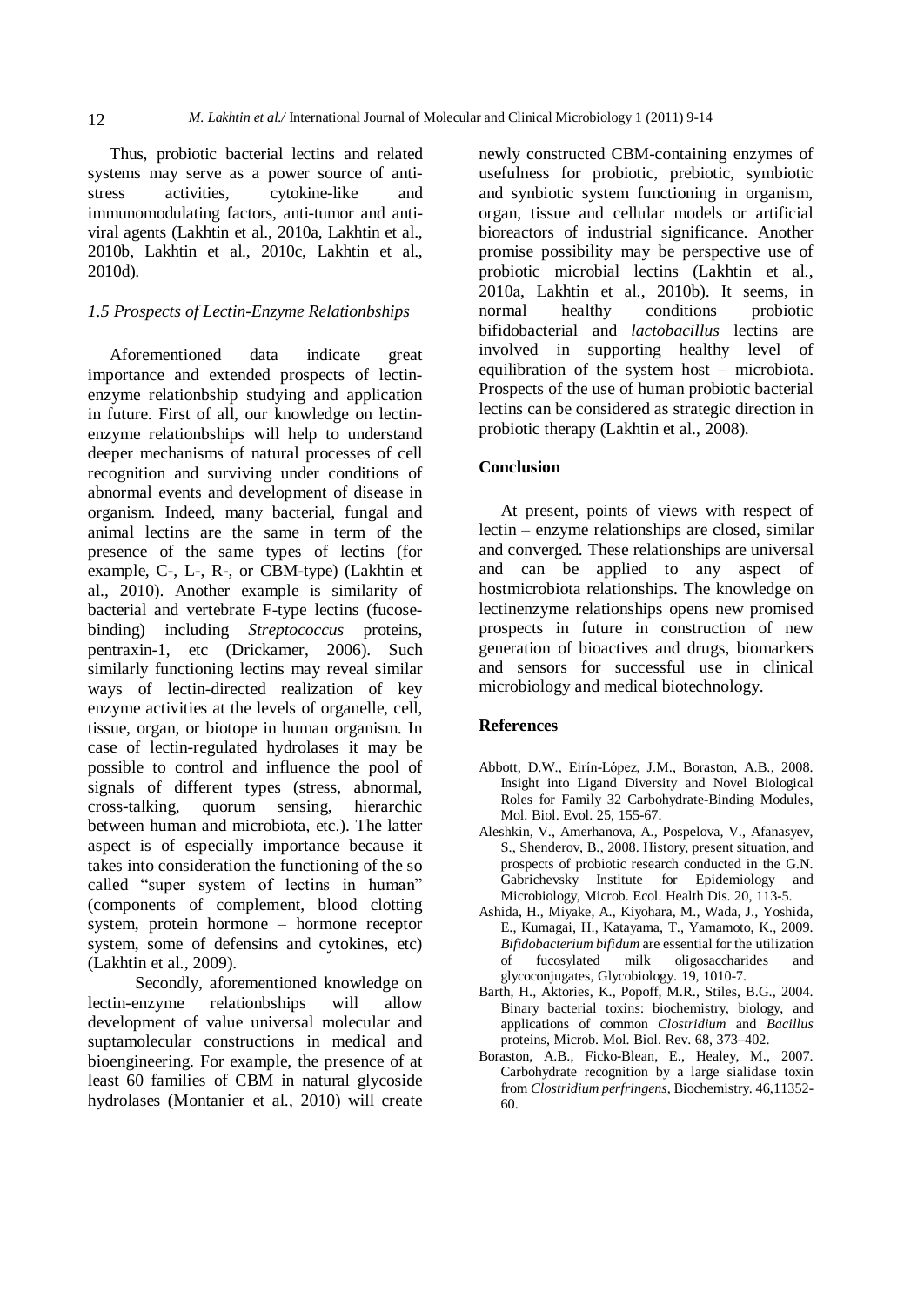- Chou, W.I., Pai, T.W., Liu, S.H., Hsiung, B.K., Chang, M.D.T., 2006. The family 21 carbohydrate-binding module of glucoamylase from *Rhizopus oryzae* consists of two sites playing distinct roles in ligand binding, Biochem J. 396, 469-77.
- Drickamer, K., 2006. F-type lectins, [www.imperial.ac.uk,](http://www.imperial.ac.uk,) Animal lectins home. Enzyme Nomenclature. Recomendations 1992. Orlando: Acad. Press. 1992.
- Etzler, M.E., Kalsi, G., Ewing, N.N., Roberts, N.J., Day, R.B., Murphy, J.B., 1999. A nod factor binding lectin with apyrase activity from legume roots, Proc. Natl Acad. Sci USA 96,5856-61.
- European Bioinformatics Institute 2010> Databases> InterPro.IPR008979 (Gal-binding domain-like in proteins).
- Fritz, T.A., Raman, J., Tabak, L.A., 2006. Dynamic association between the catalytic and lectin domains of human UDP-GalNAc:polypeptide α-*N*acetylgalactosaminyltransferase-2*.* J. Biol. Chem. 281, 8613-9.
- Guillén, D., Santiago, M., Linares, L., Pérez, R., Morlon, J., Ruiz, B., Sánchez, S., Rodríguez-Sanoja, R., 2007. Alpha-amylase starch binding domains: cooperative effects of binding to starch granules of multiple tandemly arranged domains, Appl. Environ. Microbiol. 73, 3833-7.
- Huang, W., Lunin, V., Li, Y., Suzuki, S., Sugiura, N., Miyazono, H., Cyglier, M., 2003. Crystal structure of *Proteus vulgaris* chondroitin sulfate ABC lyase I at 1.9 A resolution, J. Mol. Biol. 328, 623-34.
- Ito, N., Phillips, S.E., Stevens, C., Ogel, Z.B., McPherson, M.J., Keen, J.N., Yadav, K.D., Knowles, P.F., 1991.
- Lakhtin, M., Alyoshkin, V., Lakhtin, V., Nesvizhsky, Y., Afanasyev, S., Pospelova, V., 2010a. [The role of lectins from probiotic microorganisms in sustaining the macroorganism (in russian)], Vestnik of Russian Academy of Sciences (Moscow) N2: 3-8.
- Lakhtin, M., Alyoshkin, V., Lakhtin, V., Afanasyev, S., Pozhalostina, L., Pospelova, V., 2010b. Probiotic lactobacillus and bifidobacterial lectins against *Candida albicans* and *Staphylococcus aureus* clinical strains: new class of pathogen biofilm destructors, Probiotics and Antimicrobial Proteins 2: 186-96, DOI: 10.1007/s12602-010-9046-3.
- Lakhtin, M., Lakhtin, V., Alyoshkin, V., Afanasyev, S., Alyoshkin, A., 2010c. [Lectins and enzymes in biology and medicine (in russian)], "Dynasty" Publishing House, Moscow, in press.
- Lakhtin, M., Lakhtin, V., Alyoshkin, V., Afanasyev, S., 2010d. Lectins of beneficial microbes: system organization, functioning, and functional superfamily, Beneficial Microbes, submitted to publication.
- Lakhtin, M., Lakhtin, V., Alyoshkin, V., 2011. Three lectin systems in lactobacillus consortium, FEMS 2011, submitted for publication.
- Lakhtin, V., 1987. [Lectins for investigation of proteins and carbohydrates (in russian)], in: A. Klyosov (Ed.), Achievements in Science and Technique, Seria Biotechnology, Vol 2, VINITI, Moscow, 4- 290.
- Lakhtin, V., 1994. [Molecular organization of lectins (in russian)], Molecular Biology (Moscow) 28, 245-73.
- Lakhtin, V., Lakhtin, M., Pospelova, V., Shenderov, B., 2006a. Lactobacilli and bifidobacteria lectins as possible signal molecules regulating intra- and interpopulation bacteria-bacteria and host-bacteria relationships. Part I. Methods of bacterial lectin isolation, physicochemical characterization and some biological activity investigation, Microb. Ecol. Health Dis. 18, 55-60.
- Lakhtin, V., Alyoshkin, V., Lakhtin, M., Afanasyev, S., Pospelova, V., Shenderov, B., 2006b. [Lectins, adhesins and lectin-like substances of lactobacilli and bifidobacteria (in russian)], Vestnik of Russian Academy of Sciences (Moscow) N1: 28-34.
- Lakhtin, V., Lakhtin, M., Pospelova, V., Shenderov, B., 2007. Lectins of lactobacilli and bifidobacteria. II. Probiotic lectins of lactobacilli and bifidobacteria as possible signal molecules regulating inter- and intrapopulation relationships between bacteria and between bacteria and the host, Microb. Ecol. Health Dis. 19, 153-7.
- Lakhtin, V., Afanasyev, S., Alyoshkin, V., Nesvizhsky, Y., Pospelova, V., Lakhtin, M., 2008. [Strategical aspects of constructing probiotics of the future (in russian)], Vestnik of Russian Academy of Sciences (Moscow) N2: 33-44.
- Lakhtin, V., Afanasyev, S., Alyoshkin, V., Nesvizhsky, Y., Lakhtin, M., Shubin, V., 2009. [Classification of lectins as universal regulator molecules of biological systems (in russian)], Vestnik of Russian Academy of Sciences (Moscow) N3: 36-43.
- Lakhtin, V., Lakhtin, M., Alyoshkin, V., 2010. Lectins of living organisms. Anaerobe, in press.
- Montanier, C., Flint, J.E., Bolam, D.N., Xie, H., Liu, Z., Rogowski, A., Weiner, D., Ratnaparkhe, S., Nurizzo, D., Roberts, S.M., Turkenburg, J.P., Davies, G.J., Gilbert, H.J., 2010. Circular permutation provides an evolutionary link between two families of calcium dependent carbohydrate binding modules, J. Biol. Chem., published on July 21, 2010 as Manuscript M110.142133.
- Moriyoshi, K., Koma, D., Yamanaka, H., Ohmoto, T., Sakai, K., 2010. Functional analysis of the carbohydrate-binding module of an esterase from *Neisseria sicca* SB involved in the degradation of cellulose acetate, Biosci. Biotechnol. Biochem. 74(9), 100213-1-3, 2010. Doi: 10.1271/bbb.100213.
- Navarro-Gochicoa, M.T., Camut, S., Timmers, A.C.J., Niebel, A., HervÈ, C., Boutet, E., Bono, J.J., Anne, I., Cullimore, J.V., 2003. Characterization of four lectinlike receptor kinases expressed in roots of *Medicago truncatula*. Structure, location, regulation of expression, and potential role in the symbiosis with *Sinorhizobium meliloti*, Plant Physiol. 133, 1893-1910.
- Novel thioester bond revealed by a 1.7 A crystal structure of galactose oxidase, Nature. 350, 87-90.
- Sharon, N., Lis, H., 2003. Lectins, second edition, Kluwer Academic Publishers, Dordrecht, 450 pp.
- Shenderov, B., 2008. [Functional nutrition and its role in prophylactics of metabolic syndrome (in russian)], DeLi print, Moscow, 246-9.
- Tran, S.T., Le, D.T., Kim, Y.C., Shin, M., Choi, J.D., 2009. Cloning and characterization of phosphomannose